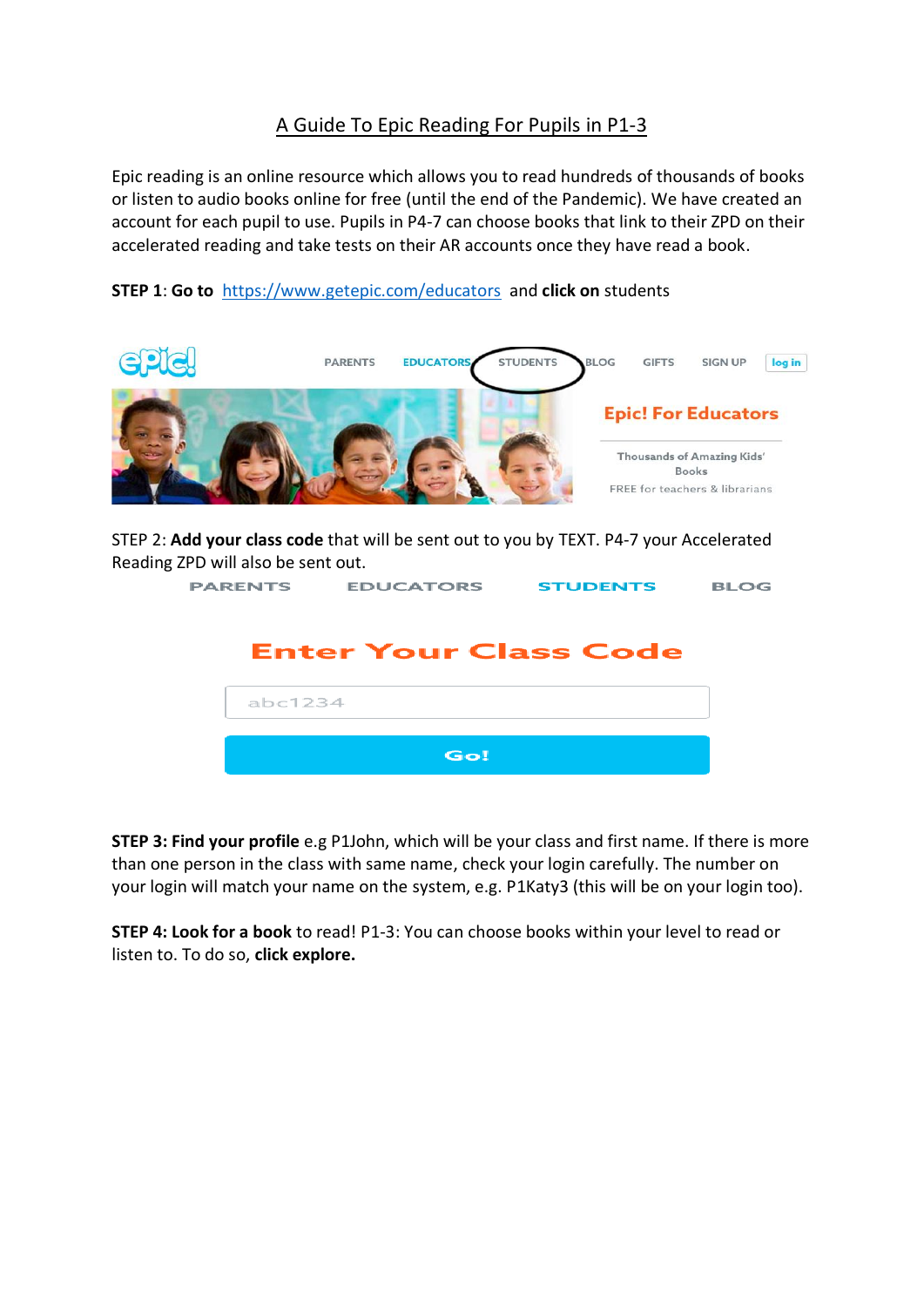

**Click in the search bar.** It will take you to a page with categories. Alternatively you can search for a keyword.

| epic                             |                         | Search by Author, Title or Keyword |                | රැදි<br>Explore | My Library                   | Malbox  | O<br>Papil M. |  |
|----------------------------------|-------------------------|------------------------------------|----------------|-----------------|------------------------------|---------|---------------|--|
| <b>Popular Searches on Epic!</b> |                         |                                    |                |                 |                              |         |               |  |
| Princess in Black                | <b>Scaredy Squirrel</b> | Lego                               | Pete the Cat   | Curious George  | National Geographic          |         |               |  |
| <b>Recent Topics</b>             |                         |                                    |                |                 |                              |         |               |  |
|                                  |                         |                                    |                |                 |                              |         |               |  |
| Dinosaurs.                       | Fantasy &<br>Magic      | Pets                               | Sports<br>n ya | Mystery         | Arts, Crafts &<br><b>DIY</b> | Science |               |  |
| <b>English Language Arts</b>     |                         |                                    |                |                 |                              |         |               |  |
|                                  |                         |                                    |                |                 |                              |         |               |  |

**Select the age menu.** This will enable you to adapt the books you see for the category by age.

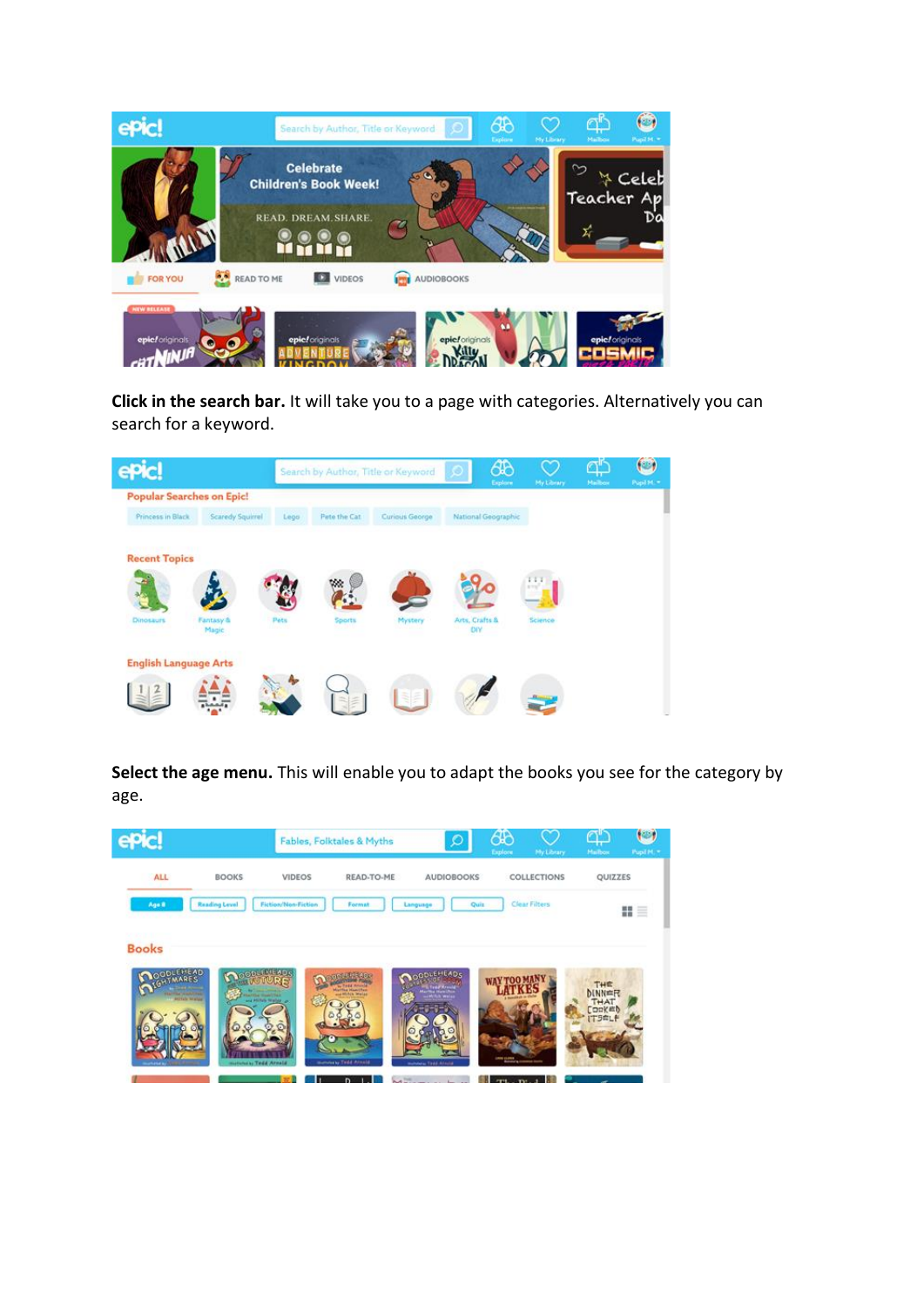| G M                                                                                              |                                               | Fables, Folktales & Myths                  | $\mathcal{O}$                                    | 48<br>Explore | My Library    | Malbox               | О<br>Pupil M. |
|--------------------------------------------------------------------------------------------------|-----------------------------------------------|--------------------------------------------|--------------------------------------------------|---------------|---------------|----------------------|---------------|
| <b>ALL</b><br><b>BOOKS</b>                                                                       | <b>VIDEOS</b>                                 | READ-TO-ME                                 | <b>AUDIOBOOKS</b>                                |               | COLLECTIONS   | <b>QUIZZES</b>       |               |
| Age 8<br><b>Reading Level</b><br>Update Age (in years) to find<br>books based on maturity level. | Fiction/Non-Fiction                           | Format                                     | Quis<br>Language                                 |               | Clear Filters |                      | 琵三            |
| $O 0-2$<br>O <sub>3</sub><br>O <sub>4</sub><br>O <sub>5</sub><br>O6                              | al E ME Alba<br><b>ALL MARKETING</b>          | <b>Martin Hamilton</b><br>are Milita Wolds | <b>WEB MITNING</b><br><b>Griffice Masketburg</b> |               |               | THE<br><b>DINNER</b> |               |
| O <sub>7</sub><br>⊙8<br>O.9<br>O <sub>10</sub><br>O 11<br>$O 12+$                                | <b>Hitch Waller Jr.</b><br><b>Wald Armord</b> | <b><i>Sherwind by Tituld Armstall</i></b>  | <b>INTER WATER</b><br>meters Tedd Artista        |               |               | THAT<br>[DRKED]      |               |

**You can select books that have quizzes if you want to by clicking quizzes at the top right of the screen.**